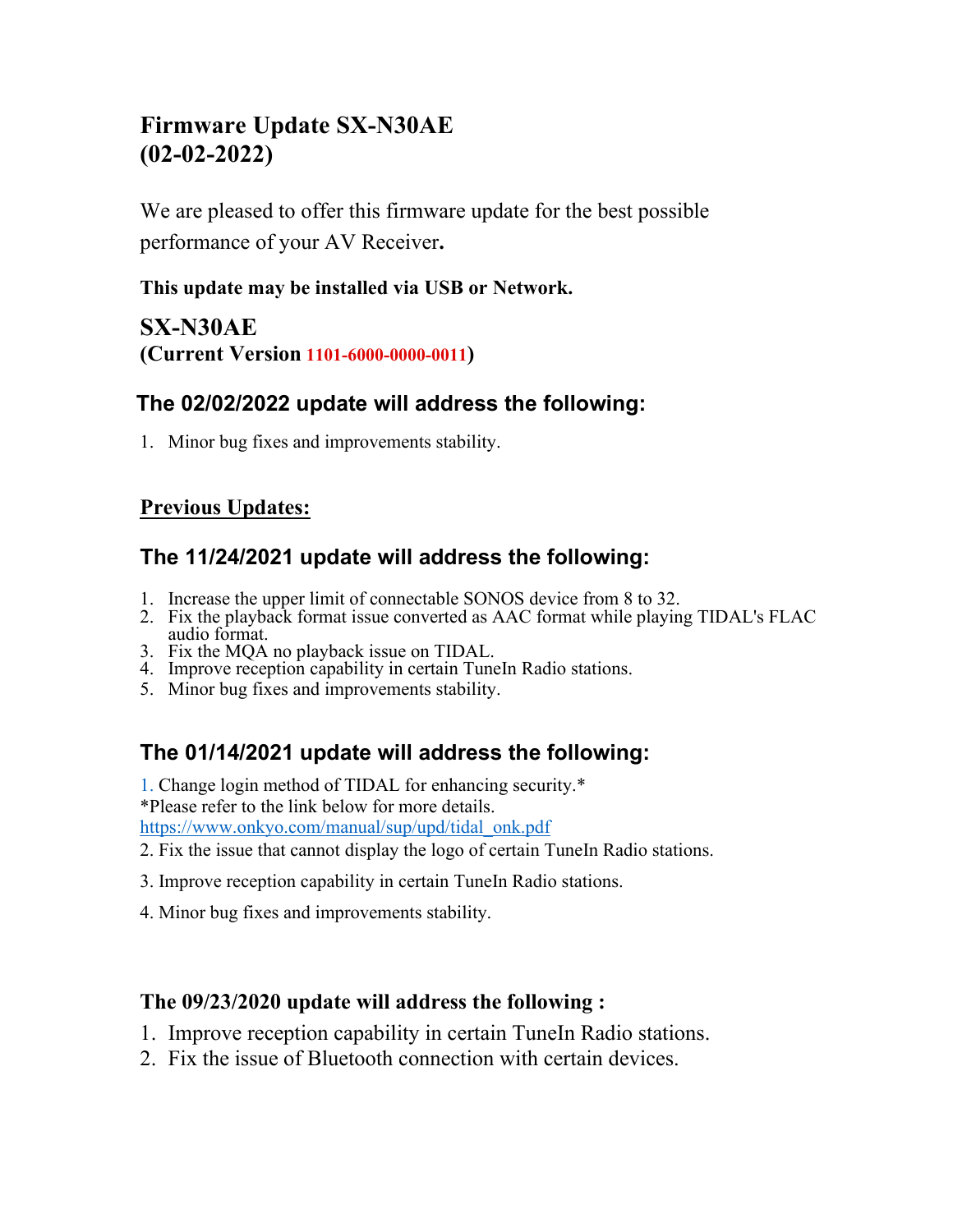3. Improve the stability of operation when returning from Network Standby.